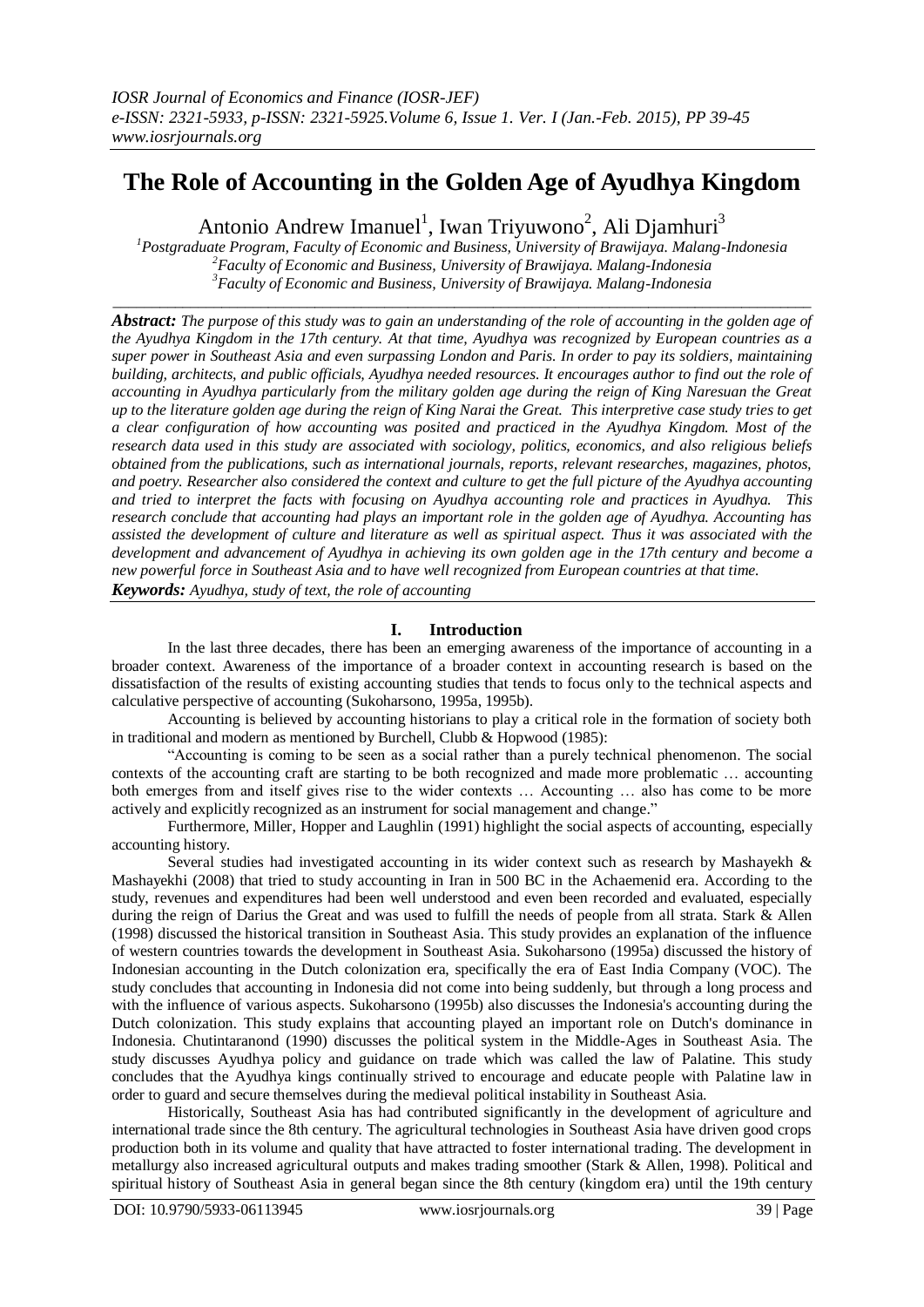(colonization era). Ayudhya kingdom was the center of economic, political, cultural, and spiritual in Southeast Asia (Dellios, 2003, Weiss, & Shu 2011, 2012). Ayudhya was established as a small trading nation. Ayudhya expanded to the north and took over the city of Sukhothai to fully incorporated all regions of the Sukhothai kingdom and making all of them fall into the influence of Ayudhya (Wyatt, 1984:63-65, Thongsin 2002 & Stratch, 2004).

Communication between Ayudhya officials and western countries had formally been active since 1511, while Ayudhya kingdom was led by King Ramathibodi II in 1491-1529 (Campos, 1940, 1983). The role of Ayudhya in international trade was growing due to the expansion of Ayudhya"s territory. Ayudhya had the widest sphere of influence during the reign of King Naresuan the Great which was referred to as the golden age of Ayudhya in the military context. Trade with western countries brought prosperity to Ayudhya that made Ayudhya enjoyed rapid growth. Ayudhya entered a golden era in culture and literature (civilization) during the reign of King Narai the Great who ruled Ayudhya from 1656 until 1688. The peak achievement of prosperity, trade and diplomacy is often referred to as the golden age of Ayudhya in the literature context in which literature and art are at the peak of its achievement (Chumsriphan, 1990 & Chairatudomkul, 2008).

It has been mentioned earlier that accounting played an important role in various aspects of human life. Accounting has been used to determine how much tax to be imposed (Farag, 2009). Accounting was also used to support the imperial system, later colonization. With the implementation of accounting, western European countries have long been able to grow so rapidly and eventually become the leader of the colonization system (Wijewardena & Yapa, 1998 Sukoharsono 2005, & Jones, 2010). Based on the background described earlier, the research question of this study can be formulated: "What is the role of accounting in the golden age of Ayudhya kingdom in the 17th century?". The scope of this study is the role of accounting in Ayudhya golden age in the 17th century with a focus on: the role of accounting in culture and literature and; the role of accounting in spiritual aspect. It is expected that this study could contribute a wider understanding about accounting, specifically in its historical and social contexts. In so doing, it is also expected to foster current development of accounting research in its broader context in Indonesia, especially historical and social context in general.

## **II. Research Method**

## **2.1 Descriptive Qualitative Research and Data Used**

Kirk and Miller (1986:9) define qualitative research as a particular tradition in social science that fundamentally depends on human observations. Descriptive study attempts to describe, explain, and interpret the condition. The purpose of descriptive study is to examine the phenomena that occur at a particular time and place (Suyanto & Sutinah, 2006). Interpretive paradigms have a base thought that the rules that apply to the natural sciences cannot be applied to the social sciences. The emphasis on the interpretive paradigm is to know what the accounting numbers imply (Chua, 1986; Morgan, 1988; & Muawanah, 2010).

Data used in this research is mostly associated with sociology, politics, economics and religious beliefs. Data used in the accounting history of Ayudhya is mostly from international journals. It also uses reports, related researches, magazines, photos and poetry. In addition, author also visited universities libraries and learns the context and culture which is supported by the cultural centers and sites. This research was expected to answer the research question as to determine the role of accounting in the golden age of Ayudhya kingdom.

## **2.2 Definition of Accounting in This Research**

American Institute of Accountants through Committee on Accounting Procedure (1940) defines accounting as:

"Accounting is the art of recording, classifying and summarizing in a significant manner and in terms of money, transactions and events which are, in part at least, of a financial character, and the results thereof." Furthermore, the American Accounting Association (1966:1) provides an accounting definition as:

"[As] the process of identifying, measuring, and communicating economic information to permit informed judgments and decisions by users of the information."

In the context of the definition of accounting in Indonesia, Suwardjono (2005:10) defines:

"Akuntansi sebagai seperangkat pengetahuan yang mempelajari perekayasaan penyediaan jasa berupa informasi keuangan kuantitatif unit-unit organisasi dalam suatu lingkungan wilayah tertentu dan cara penyampaian informasi tersebut kepada pihak yang berkepentingan untuk dijadikan dasar dalam pengambilan keputusan ekonomik."

Accounting definitions above are very narrow in understanding and tend to view accounting as a technical phenomenon which is not influenced by environmental factors (Dillard, 1991 & Dillard & Ruchala, 2005).

Conventional accounting analysis ignores the issues involved in an attempt to gain an understanding of the social accounting activities. Accounting activities have changed along with the birth of new phenomenon. This new phenomena sees human interests influence the accounting activities. That gives scope to examine the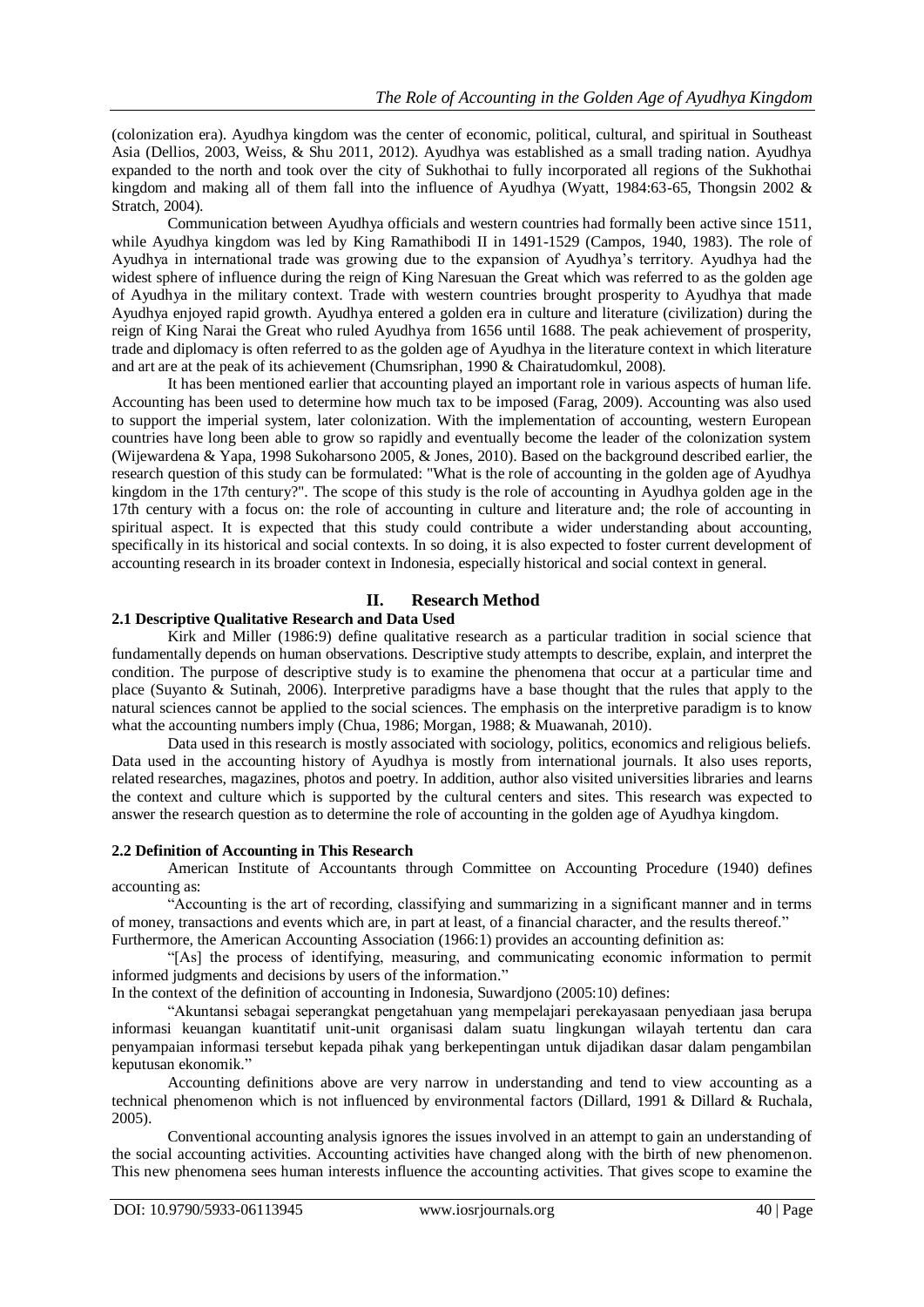relationship between accounting with various organizational interests and social interests (Loft, 1986, Hopwood, 1987, 1990 & Bryer, 1991). Awareness of the importance of accounting in its social aspects is put forward by Burchell, Clubb & Hopwood (1985). Furthermore, Miller, Hopper and Laughlin (1991) highlight the social aspects of accounting, especially the history of accounting. Accounting practices have been performed since ancient Egyptian times as pointed out by Farag (2009):

"[The] obligations were converted into levies or taxes. [The] tax assessors and collectors (scribes) met with the village chief ... to negotiate the tax ... in the name of the king."

Accounting at the time of ancient Egyptians was used to determine and collect taxes imposed by the king. King also gained other incomes beside taxes as shown by Farag (2009):

"The king also collected royal gifts as a form of tribute from foreign populations … This required the development of an elaborate accounting system … [to] kept royal gifts separate from taxes."

Other incomes received from tributes must be accounted separately outside tax revenues so an accounting system was used to accommodate it.

Based on above quotations, descriptions, and explanations, author concludes that accounting has long existed. Indeed, it has a broader meaning than the definitions of modern accounting nowadays that tend to be defined narrowly, no more than financial accounting (Sukoharsono 1995a:58). In this study, accounting is defined as: "Knowledge that is affected and affects various aspects of human life and calculation of economic and non-economic aspects, which may include but not limited to finance, trade, taxation, systems, instruments, and accountability in order to support decision making". Accounting definitions used in this study is more inclined towards social aspect which refers to the thoughts of Farag (2009) which emphasizes aspects of the trade, taxation, systems and decision-making.

## **2.3 Mandala Political System**

Mandala is a Sanskrit word meaning circle. The concept of Mandala was popularized by Oliver William Wolters, a British scholar and historian. Mandala is a model to describe the patterns of political power that is composed of Mueang ("city-state") in the early history of Southeast Asia. Mandala is used to show the traditional political formations in the Southeast Asian kingdoms and vassals under the centered dominations (Winichakul, 1994, Dellios 2003, Shu 2011, 2012).

Each city-state connected with hegemony system by giving tribute (tributaries system). Each city-states are influencing and being influenced by other nearby city-states (Chutintaranond, 1990 & Dellios, 2003). In Mandala, each leader trying to consolidate territory claims, compete with other city-states for some dispute areas while also maintaining political relations with the more dominant city-states in order to gain support and when being a target of the invasion (Chutintaranond, 1990). The expansion is not only done physically or territorial invasion but also through indoctrination through influence in culture, celebrations or ceremonies and also religious influences (Stuart- Fox, 1994). The main objective in Mandala was not to conquer and eliminate all city-states but became empire-state to gain recognition as the Overlord and get tribute as a symbol of submission (Wolters, 1982:27).

## **III. Trade as a Form of Ayudhya's Accounting Practice 3.1 Establishement of Ayudhya as a Trading Nation**

Ayudhya was first established as a small trading nation. Charnvit Kasetsiri in 'The Rise of Ayutthaya' depicts the founding of Ayudhya (Wyatt, 1984:63-65 , Thongsin 2002 & Stratch, 2004). Ayudhya"s position which was quite close to the river and the sea quickly became a center of economic activities. Rice was usually exchanged for luxury goods and weapons from western nations. Trade with Europe was growing rapidly in the 17th century. Goods were sold to European traders, among others: sappan wood, deerskin, rice, salt, dried fish, wine, and vegetables. They were exchanged for modern weapons from Europe, such as rifles and cannons. King imposed taxes on every item traded (Jumsai, 2001:14).

According to Jumsai (2001:14), natural products owned and sold by Ayudhya were very abundant, among others:

"Trees, fruits, garlic, potatoes, radish, cucumbers, oranges, lemons, citrons, pomegranates, figs, bananas, guavas, jackfruits, durians, mangoes, mangosteens, tamarinds, pineapples, coconuts, pepper, sugar cane, wood and bamboo. Among animal were oxen, bufflaloes, sheep, goats, deer, hogs, wild fowl, small birds, peacocks and parrots. Among the mineral were gold mines and loadstones near Louvo and Junk Ceylon."

Ayudhya"s trading partners were Kedah, Pegu, Bengal, Gujirat, Ceylon, Ava, Chiang Mai, Luang Prabang, China, and Coromandel. Ayudhya also had four factories, one of which was located in Japan (Jumsai, 2001:14).

External trade or exports was made under the authority of the court or under a license granted by the King. The duty of Crown is to collect taxes based on the trade. With this way, the king build a taxation and levy system that used for financing the expense for the palace, war and public works such as building temples, forts,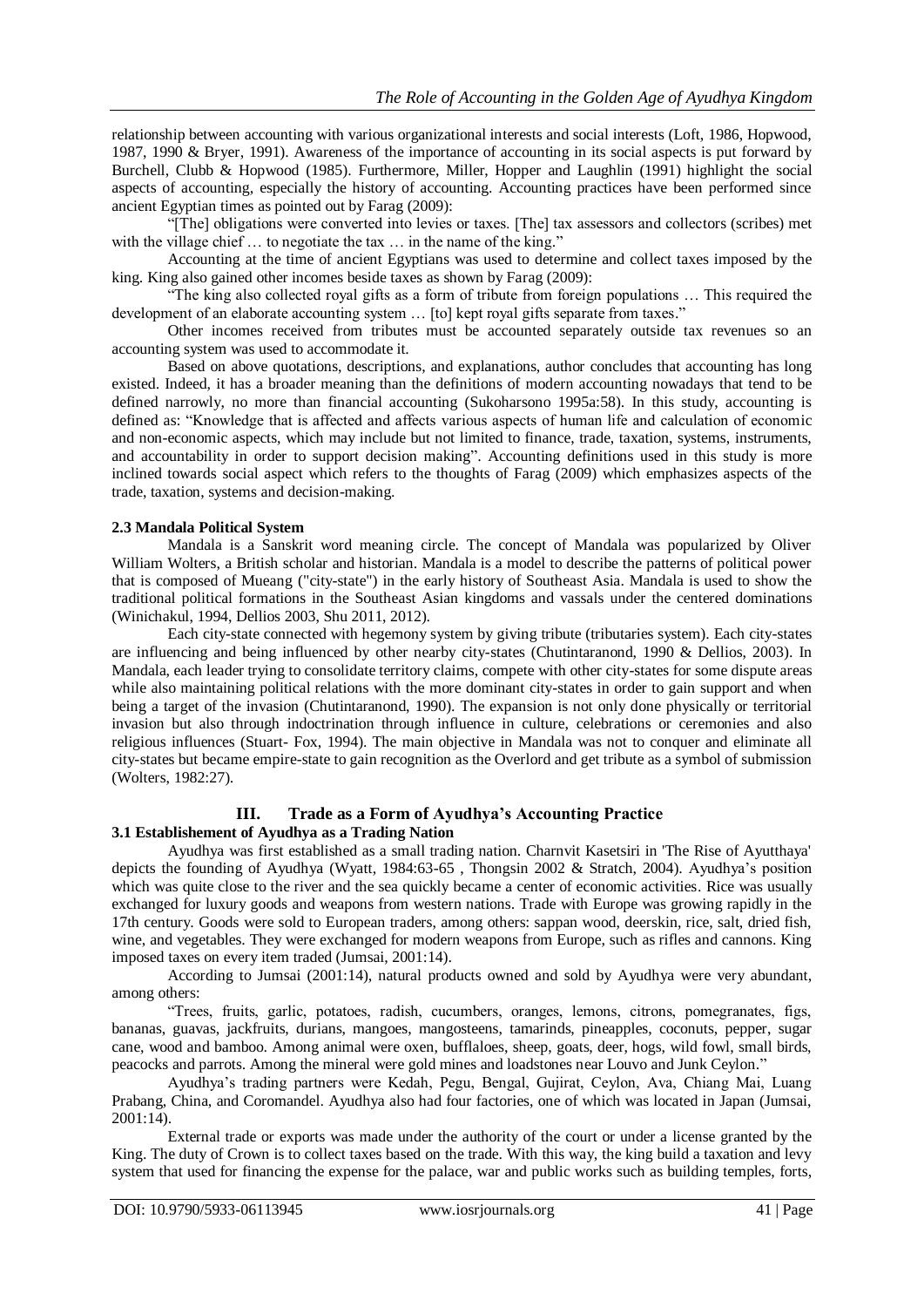roads and canals (Chumsriphan, 1990). Sitting on the shores of an estuary, Ayudhya was busy delivering people and goods. Ayudhya, being traversed by three large rivers: the Bang Pakong river, the Chao Phraya river, and the Suphanburi river, earning the nickname 'Venice of the East' by Fernão Mendes Pinto, a Portuguese worker (Stratch, 2004) as noted by Iria (1982) and confirmed by Day (1991:68).

Ayudhya began to expand by conquering northern city-states namely Sukhothai, Kamphaeng Phet, and Phitsanulok (Chumsriphan, 1990 & Chutintaranond, 1992). Ayudhya maintained stability in politics and spirituality as well. One of the efforts in spirituality was by depicting the image of the king as a Buddha since King Borommatrailokkanath (1448-1488) had proclaimed himself a Buddha/Ongphutthangkun Borombophit and a God/Tepmanut/Divine Being (Poopongpan, 2007).

## **3.2 King Naresuan the Great (1555-1605; Reigned 1590-1605)**

King Naresuan the Great played a major role in the expansion of Ayudhya. He ruled Ayudhya in 1590- 1605 as described by Wyatt (1984:100):

"It is difficult to imagine that the history of Ayutthaya would have been the same without King Naresuan, for he is one of those rare figures in Siamese history who by virtue of dynamic leadership, personal courage and decisive character, succeeded in Herculean tasks that have daunted others before him."

King Naresuan the Great was also highly respected due to the liberation of Ayudhya from Burma, which was its main rival, as described by Winichakul (1994:62):

"Siam and Burma had been arch-rivals … As both sides launched periodic attacks against each other, the towns between the two kingdoms … became crucial for both sides … From time to time, people and towns came under the control of one side to cultivate food for the troops while they were at the same time the targets of destruction from the other."

In the reign of King Naresuan the Great carried a lot of expansion. At the peak of its military under King Naresuan the Great, Ayudhya controlled the territory of Lan Na, Lan Xang, Sukhothai, Khmer, Pegu and the entire Malaysia peninsula. None can be match to the power of Ayudhya at that time (Jumsai, 2001:12) which as the widest sphere of influence that referred to as the golden age of Ayudhya in the military context. It makes Ayudhya be the strongest kingdom in the Southeast Asian that were taken into account by European countries (Thongsin, 2002, Dellios 2003, Weiss, & Shu 2011, 2012).

#### **3.3 King Narai the Great (1633-1688; Reigned 1656-1688)**

King Narai the Great ascended the throne in 1656 and ruled until 1688 to inherit a large and powerful empire in the middle of mainland Southeast Asia (Hodges, 1999). Due to the good climate and the absence of flooding, King Narai the Great prefers to live in Lop Buri. Eastern region of Lop Buri is full of wild animals such as elephants and tigers. People have a close relationship with the elephant. Elephants are used as vehicles in the war as well as for work. Elephants are important so it was being captured and brought to the palace. Elephants are then trained to be able to live in harmony with humans. King Narai the Great is also instructs 30,000 to 40,000 workers to hunt elephants to be exported to India. At that time the elephant is an important export commodity (Chairatudomkul, 2008 & Kit, 2012).

The reign of King Narai the Great had brought Ayudhya to the golden age of literature. The reign of King Narai the Great has been recognized in the history of Ayudhya, as described by Chumsriphan (1990:28):

"After winning the throne in 1656, Narai crowned himself as king of Siam (1656-1688). This is perhaps one of the most eventful reigns of Siamese history. His reign has been one of the most glorious."

## **3.4 Ayudhya's Trading System**

Ayudhya is well known as a trading city because of its strategic location. There are local products for export such as rice, tin, deer"s leather, rhino"s horn and elephants. The elephant trading is monopolized by the King. Royal family in India prefers elephants from Ayudhya as it was bigger than the elephants of Ceylon, and it worth as a benzoin (resin from tree to therapeutic) and a wooden eagle. Traders from the east stopped in Ayudhya to get profit by buying from Ayudhya and reselling these items. Ayudhya and Lop Buri has become the important trading post in Southeast Asia during his reign (Chairatudomkul, 2008).

Ayudhya earn income from existing trade. Exports performed taxed at 6.7%, while for imports, the merchants from China are required to pay a tax of 16.7%, which is lower than the merchants from other countries which are 22.2% (Breazeale, 1999:16). Applicable tax rates have changed over to the size of trade at Ayudhya. Existing tax rates lowered gradually in line with increased trading volume. At the end of Ayudhya, the applicable tax rate is based on the width of transport ships, amounting to 6 baht (equivalent to 90 grams of silver) per meter of width of the ship to the countries which frequently trade at Ayudhya and have a good relationship with Ayudhya, while for the other countries are 10 baht per meter of width transports (Breazeale, 1999:17).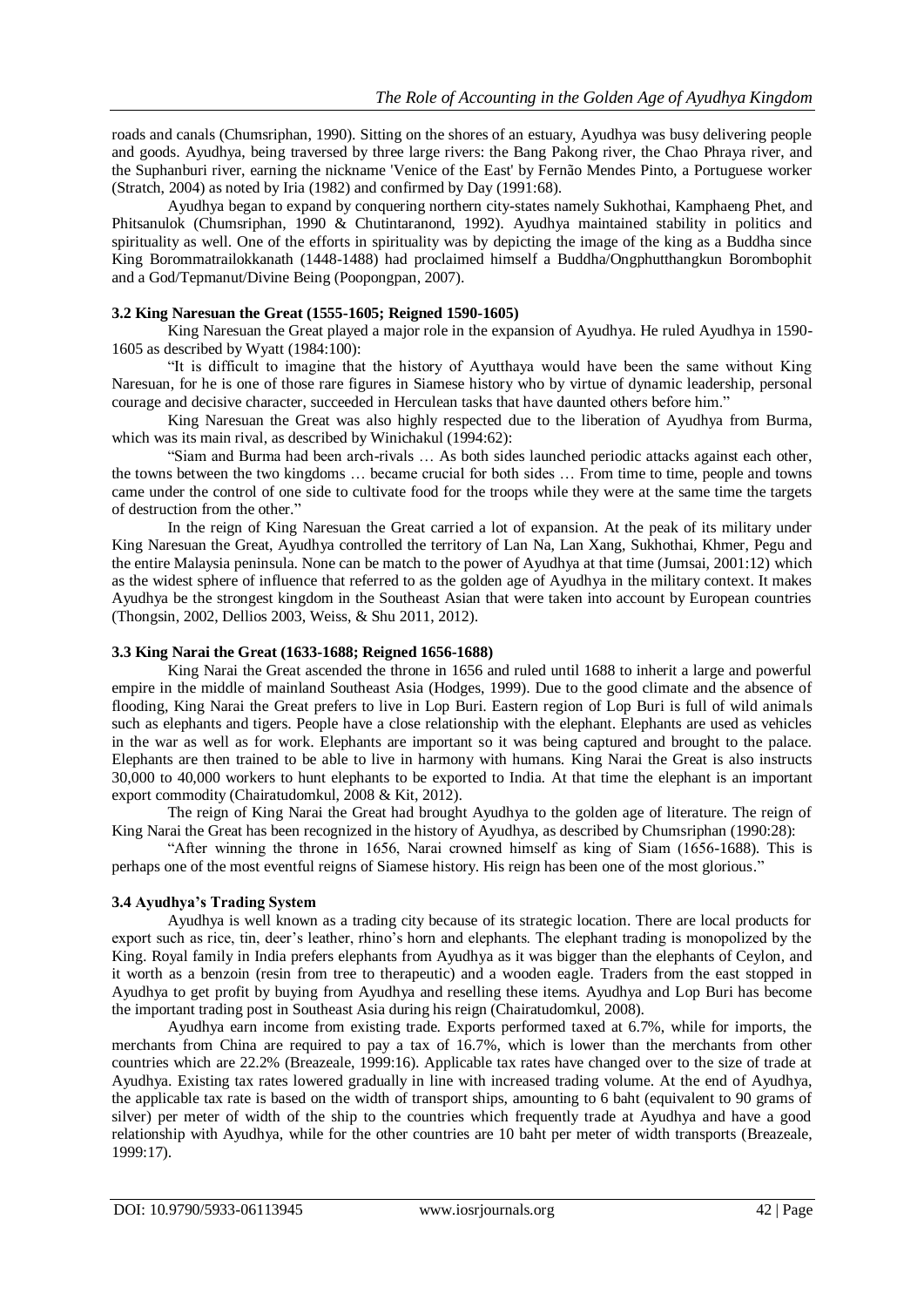## **3.5 Ayudhya's Trade with European Powers**

First Portuguese arrival to Ayudhya was in 1430 to Locac, an area in the southern part of Ayudhya that noted that many gold, elephants and wood were found. Nicolo Conti come to Tanasserim called Mergui during the reign of King Borommaracha II (1424-1448) (Campos, 1940, Campos, 1983 & Jumsai, 2001:12-13). Duarte Babosa, the Portuguese Crown in India for the year 1500-1517 explained that the Tenasserim (Mergui), Kedah, Pattani and Selangor are parts of Ayudhya (Campos, 1940, Villiers, 1998 & Stratch, 2004). Alfonso de Albuquerque describe that Ayudhya is a powerful kingdom which is noted by Matos (1982).

Ayudhya is active in trading with the Portuguese after the Portuguese conquered Malacca in 1511 followed by trading with Dutch in 1592 while still maintain trading with China and Ceylon with using Bangkok and Junk Ceylon as trading centers (Day, 1991:8 & Kit, 2012). Diplomatic relation with the Portuguese is continue, recorded in 1518, D. Aleixo de Manezes, person in-charge for the region of Malacca by the Portuguese sending Duarte Coelho to King Ramathibodi II with a letter and gifts from King Manoel of Portugal. The gifts are for reply to King Ramathibodi II by King Manoel through the Portuguese ambassador, Antonio Miranda de Azevedo. The arrival of Duarte Coelho is also to conduct a peace agreement in the Malacca Strait, and as a substitute, the Portuguese will supply Ayudhya with guns and ammunitions. Through this agreement, trade centers in Ayudhya are enabled for sending and receiving merchandise from the waterway and to Lisbon, Portugal. Goods being trade are such as rice, salt, dried fish, vegetables, wood, tin, copper, silver, gold, ivory and clothing (Campos, 1940, 1983 & Villiers, 1998).

Dutch East India Company also do trade by acting as a middleman by buying from Ayudhya and sell back to Japan which primarily deer skin to make a jacket, gloves, gun, armor, tabi socks and also to cover coating box (Campos, 1940). The most sought after products from outside by Ayudhya are gun and cannon from Europe (Chairatudomkul, 2008 & Wade, 2009). Dutch do trade by using Pattani as Ayudhya"s trading post along with China. Ayudhya do trade with Dutch to get supply of weapons and ammunition. With the technological advances in the fields of military, Ayudhya could maintain security and politics amid in the competition and confrontation with the Khmer, Burmese and its rivals in the northern regions of Ayudhya (Hoefer, Warren & Rangsit, 1991:28, Jumsai, 2001:14 & Stratch, 2004).

In 17th century, the French sent the ambassador, La Loubere, to King Narai the Great as a symbol of good relations both parties and to strengthen the cooperation. King Narai the Great is also has trade with European countries. To minimize the risk of being attacked by the Dutch, Ayudhya strengthen relations with the UK, also with French who was trying to convert Thai population to Catholicism (Campos, 1940, Hoefer, Warren & Rangsit, 1991:28 & Hodges, 1999). The traders were friendly greeted by Ayudhya, both merchants from China, Japan, Portugal, Spain and the Netherlands. Ayudhya maintains commercial relationships with many of the merchants to protect against the excessive influence of a single force in Ayudhya (Rego, 1982). Trading with various European powers helps Ayudhya from the excessive influence of a single force as described by Fisher (1943:679-688):

"King Narai had turned to the French in the hope of using them to counteract the Dutch influence in Siam … since the Dutch and the French were enemies in Europe and fought the Franco-Dutch war of 1672- 1678, the war of the league of Augsburg 1689-1697."

## **IV. The Role Of Accounting In The Golden Age Of Ayudhya**

Accounting cannot be understood only as an economic transaction or a transaction of trade. Accounting in Ayudhya has been born as a discipline that cannot be separated from the various aspects of life such as the life of their communities in Ayudhya in the Chao Phraya lowlands with fertile soil to grow rice that produces good development of rice cultivation. The elephant trade relationship is based the synergy between humans and elephants, which is then followed by the training of elephants in order to live together with humans and elephants which ultimately encourages the cultivation of interest in the elephant trade as one of the important export commodities.

The emerging economy makes Ayudhya grows rapidly. Through accounting, Ayudhya became known as a new force in Southeast Asia at that time as described by Herbert (1638:316-317):

"Siam is famous for power, wealth and many sorts of excellencies … in rich stones, as Dyamonds, Chrysolites, Onix stones, Magnets, Bezarrs, Benjamin, Cotton, and Mynes of Gold, Silver, Iron, Copper."

Jumsai (2001:12) attempts to compare Ayutthaya by the European powers at the time:

"At zenith of power, under Naresuan the Great … There were never a rich and strong country rivaling the power of Ayudhya during those days … Compare with London or Paris at the time … Ayudhya was much greater."

Accounting has been practiced at that time, moreover it had an important role in encouraging the growth of Ayudhya from a small trading nation become a centre of Southeast Asia that well known by European countries. The following discussion with describes the role of accounting in the golden age of Ayudhya Kingdom in two sub-topics: the role of accounting in the culture and literature as well as the role of accounting in spiritual aspect.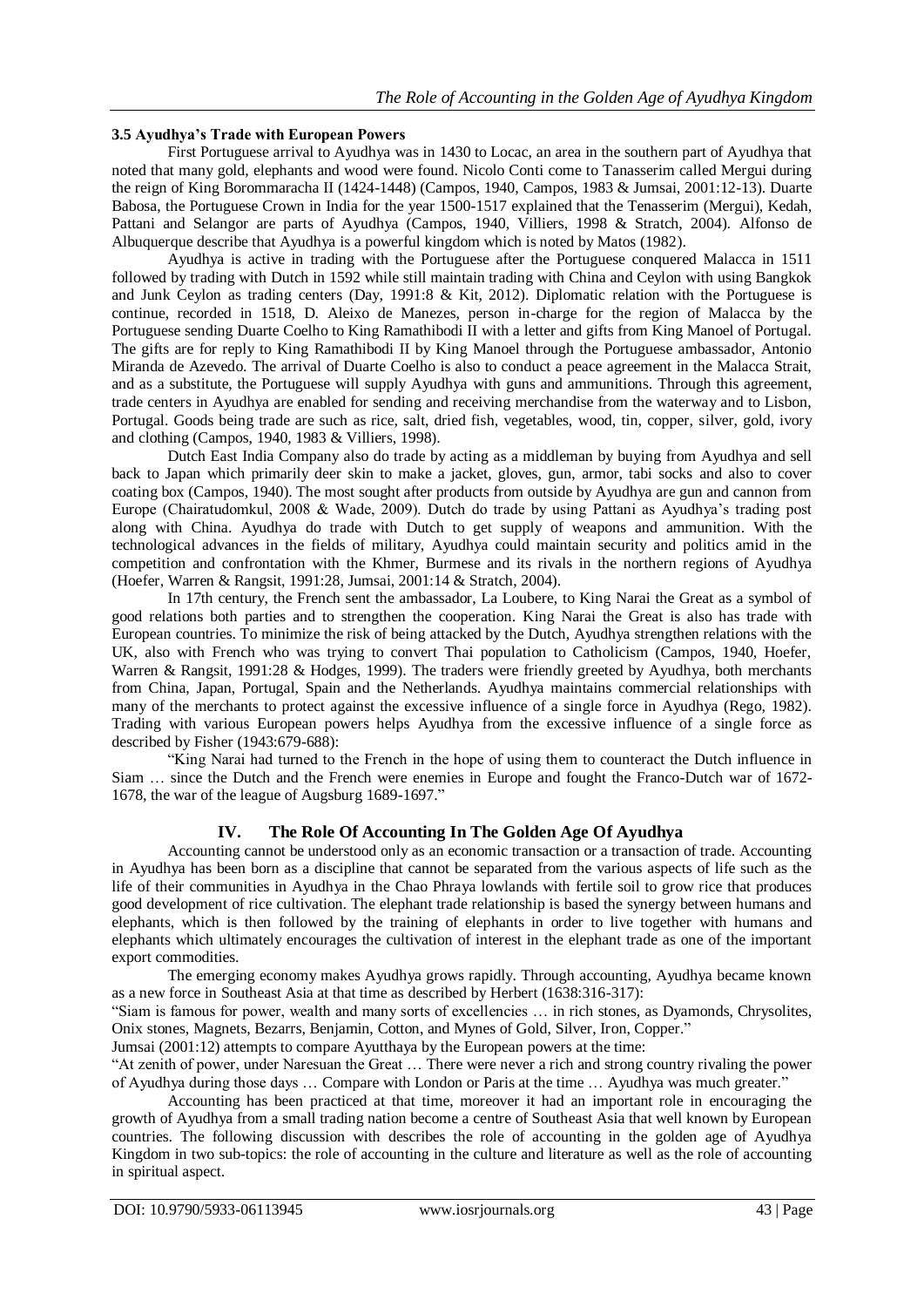## **4.1 The Role of the Accounting in Culture and Literature**

Language and literature in the era of King Narai the Great recorded on paper and palm leaves. Book in Thai language was first written during this period (Chumsriphan, 1990:29). In the 18th century, has been found some notes and work from King Narai the Great"s era, including 'Jindamani', a Thai language first textbook that written in 1672, also the 'Luang Prasoet of Ayutthaya' formally known as "Phraratchaphongsawadan Krung Si Ayuthaya Chabap Luang Prasoet Aksonit" that written 1679-1680, which is a first documentation of Ayudhya that written by Phra Horathibodi/court's expert in solar (Hodges, 1999).

Ayudhya"s golden age of literature has been known by European countries. This fact can be seen from the inclusion of Ayudhya in the world map at the time that was begin to be popularized by European cartographers, as described by Sternstein (1964). In the development of cartography, Ayudhya is included in the popular world map, that being confirmed by Winichakul (1994:113):

"Thereafter Siam was well recognized by prominent mapmakers … The French envoys and cartographers of the court of Louis XIV published many maps of Siam and passed their knowledge to other European mapmakers … from then on, Siam was prominent on all maps of the region by European mapmakers."

#### **4.2 The Role of the Accounting in Spiritual Aspect**

Spanish and Portuguese was eager to spread Catholicism in Southeast Asia, especially in Ayudhya and Khmer. It was done by Spain in the Philippines and in Ayudhya by the Portuguese (Campos, 1940 & Villiers, 1998). Portuguese put many bishops to settle in Ayudhya in order to convert Thai to Catholicism. Matos (1982) documenting the letter written by the King of Portugal, Dom Manuel to Pope Leo X on June 6, 1513:

"Having known this, the King of Siam who is very powerful in East both in vassals and in land and to whom it was believed Malacca rightly belonged but had been taken from him by the Moors, sent and emissary to our Governor [Alfonso de Albuquerque] … We do not doubt that this will be greatly favoured by God and will result in the expansion of the Catholic Faith."

Ayudhya respects the religious tolerance. King Narai the Great is recorded to support the development of Islam with mosques for Muslim people. There is a letter written by Portuguese traders in Malacca in 1554 after do trades with Ayudhya. It a report to Portuguese in order to delivery missionaries to Ayudhya (Iria, 1982):

"I went to the city of Ayuthia … In this city of Siam there are seven mosques which are used by the Turks and Arabs and there are about thirty thousand Moorish homesteads … These Moors are continuously preaching the Koran of Mahomet. The King allows each one to do as he pleases and to be a Moor or Gentile." Jumsai (2001:14) added:

"Religious toleration and freedom … has been the policy of Thai kings during the Ayudhya period … Thus King Narai even granted lands and assisted the French missionaries with materials and laborers to build their church in Ayudhya. Such generosity and freedom never existed anywhere else."

## **V. Conclusion**

From the review of the text in this study, it was concluded that the accounting has plays an important role in the golden age of Ayudhya, which can generally be divided into two aspects:

- 1. The role of accounting in culture and literature through the engineering and architectural styles, fashions as well as writing the first book that made in Ayudhya period. Through accounting, Ayudhya was recognized by foreign countries as a new central in Southeast Asia both by countries in Asia and Europe.
- 2. The role of accounting in spiritual aspect through religious tolerance that is in Ayudhya, which also can be seen from the building of the churches for the Christians and mosques for the Moslems that was the religions exist besides Hinduism and Buddhism.

Based on the role through trading of Ayudhya"s accounting described above, it can be seen that accounting has a focal role. Accounting that has been exist has an important role in the development of culture and literature as well as spiritual aspect. Accounting has plyas a vital role in the development and advancement of Ayudhya to achieve golden age in the 17th century. Accounting that exist widened Ayudhya and has brought new powerful force in Southeast Asia which received recognition from European countries at that time.

#### **References**

- [1]. B. S. Yamey, Notes on Double-Entry Bookkeeping and Economic Progress (New York, USA: Anno Press, 1978).
- [2]. B. S. Yamey, Pacioli's De Scripturis, Spanish Journal of Accounting History, 1, 2004, 142-154.
- [3]. E. G. Sukoharsono & M. J. R. Gaffikin, The Genesis of Accounting in Indonesia The International Journal of Accounting and Business Society, 1(1), 1993, 4-26.
- [4]. E. G. Sukoharsono, A Power and Knowledge Analysis of Indonesian Accounting History, doctoral diss., University of Wollongong, Wollongong, New Zealand, Australia, 1995a.
- [5]. S. M. Farag, The Accounting Profession in Egypt, The International Journal of Accounting, 44, 2009, 403-414.